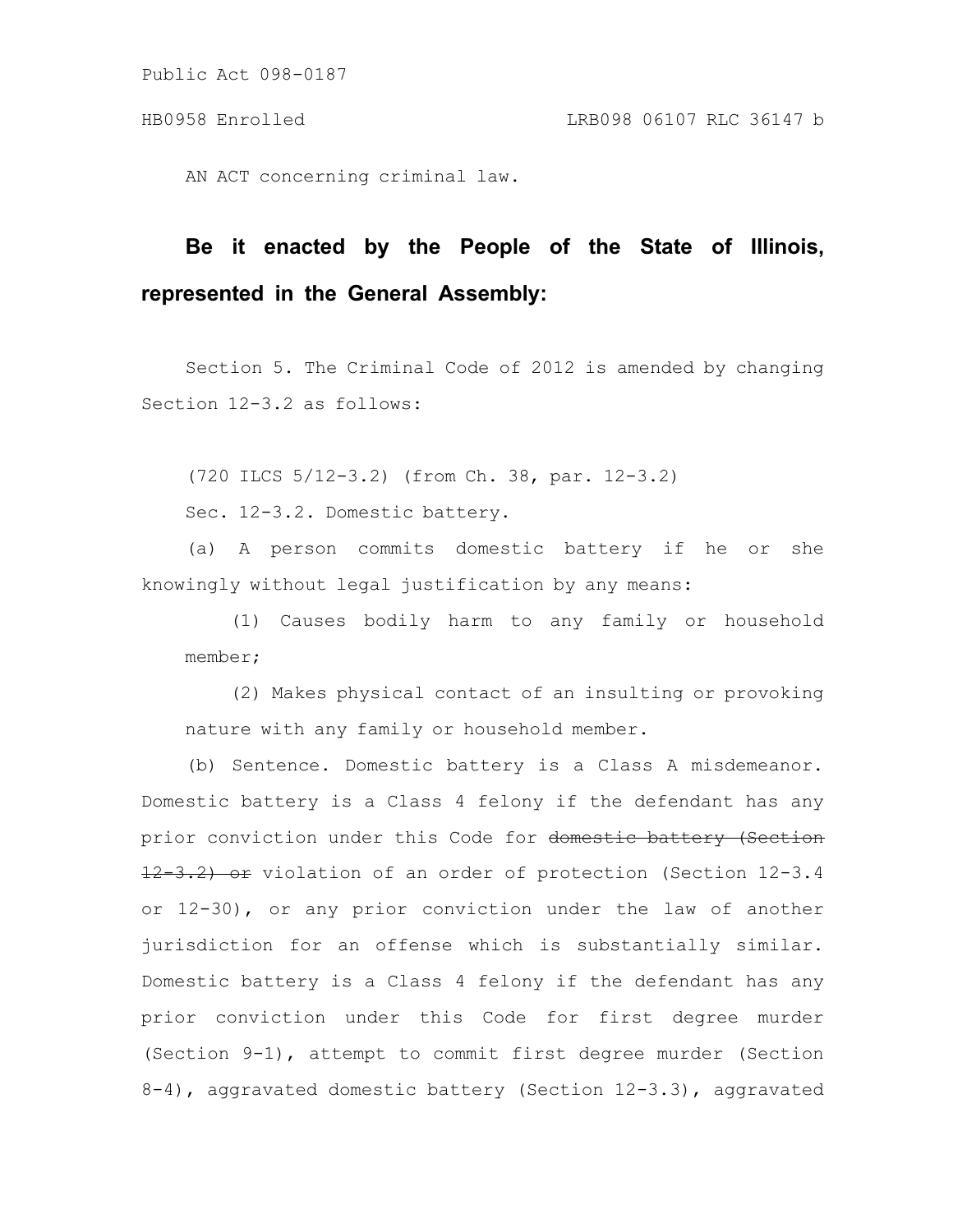battery (Section 12-3.05 or 12-4), heinous battery (Section 12-4.1), aggravated battery with a firearm (Section 12-4.2), aggravated battery with a machine gun or a firearm equipped with a silencer (Section 12-4.2-5), aggravated battery of a child (Section 12-4.3), aggravated battery of an unborn child (subsection  $(a-5)$  of Section  $12-3.1$ , or Section  $12-4.4$ ), aggravated battery of a senior citizen (Section 12-4.6), stalking (Section 12-7.3), aggravated stalking (Section 12-7.4), criminal sexual assault (Section 11-1.20 or 12-13), aggravated criminal sexual assault (Section 11-1.30 or 12-14), kidnapping (Section 10-1), aggravated kidnapping (Section 10-2), predatory criminal sexual assault of a child (Section 11-1.40 or 12-14.1), aggravated criminal sexual abuse (Section 11-1.60 or 12-16), unlawful restraint (Section 10-3), aggravated unlawful restraint (Section 10-3.1), aggravated arson (Section 20-1.1), or aggravated discharge of a firearm (Section 24-1.2), or any prior conviction under the law of another jurisdiction for any offense that is substantially similar to the offenses listed in this Section, when any of these offenses have been committed against a family or household member. Domestic battery is a Class 4 felony if the defendant has one or 2 prior convictions under this Code for domestic battery (Section 12-3.2). Domestic battery is a Class 3 felony if the defendant had 3 prior convictions under this Code for domestic battery (Section 12-3.2). Domestic battery is a Class 2 felony if the defendant had 4 or more prior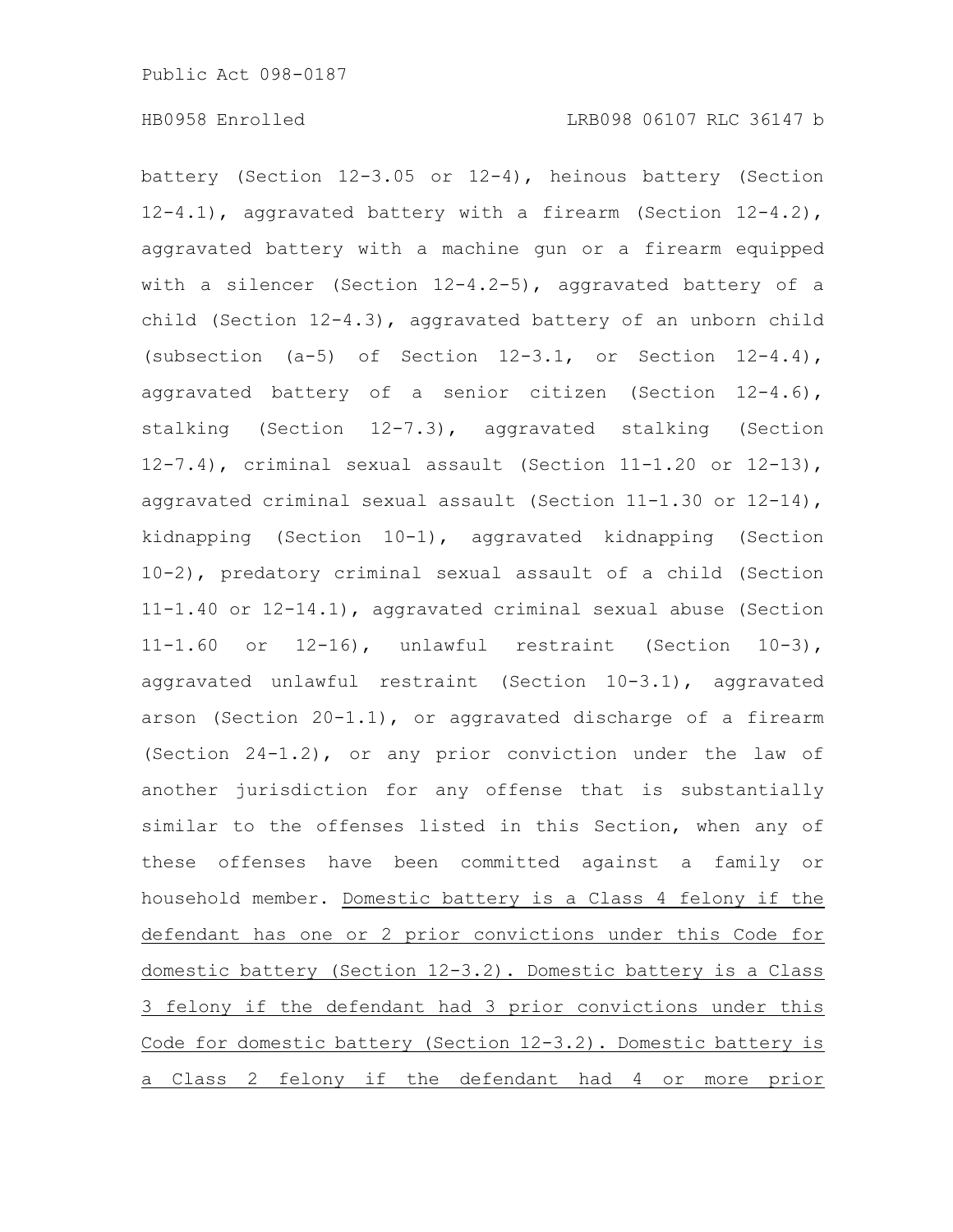## HB0958 Enrolled LRB098 06107 RLC 36147 b

convictions under this Code for domestic battery (Section 12-3.2). In addition to any other sentencing alternatives, for any second or subsequent conviction of violating this Section, the offender shall be mandatorily sentenced to a minimum of 72 consecutive hours of imprisonment. The imprisonment shall not be subject to suspension, nor shall the person be eligible for probation in order to reduce the sentence.

(c) Domestic battery committed in the presence of a child. In addition to any other sentencing alternatives, a defendant who commits, in the presence of a child, a felony domestic battery (enhanced under subsection (b)), aggravated domestic battery (Section 12-3.3), aggravated battery (Section 12-3.05 or 12-4), unlawful restraint (Section 10-3), or aggravated unlawful restraint (Section 10-3.1) against a family or household member shall be required to serve a mandatory minimum imprisonment of 10 days or perform 300 hours of community service, or both. The defendant shall further be liable for the cost of any counseling required for the child at the discretion of the court in accordance with subsection (b) of Section 5-5-6 of the Unified Code of Corrections. For purposes of this Section, "child" means a person under 18 years of age who is the defendant's or victim's child or step-child or who is a minor child residing within or visiting the household of the defendant or victim.

(d) Upon conviction of domestic battery, the court shall advise the defendant orally or in writing, substantially as